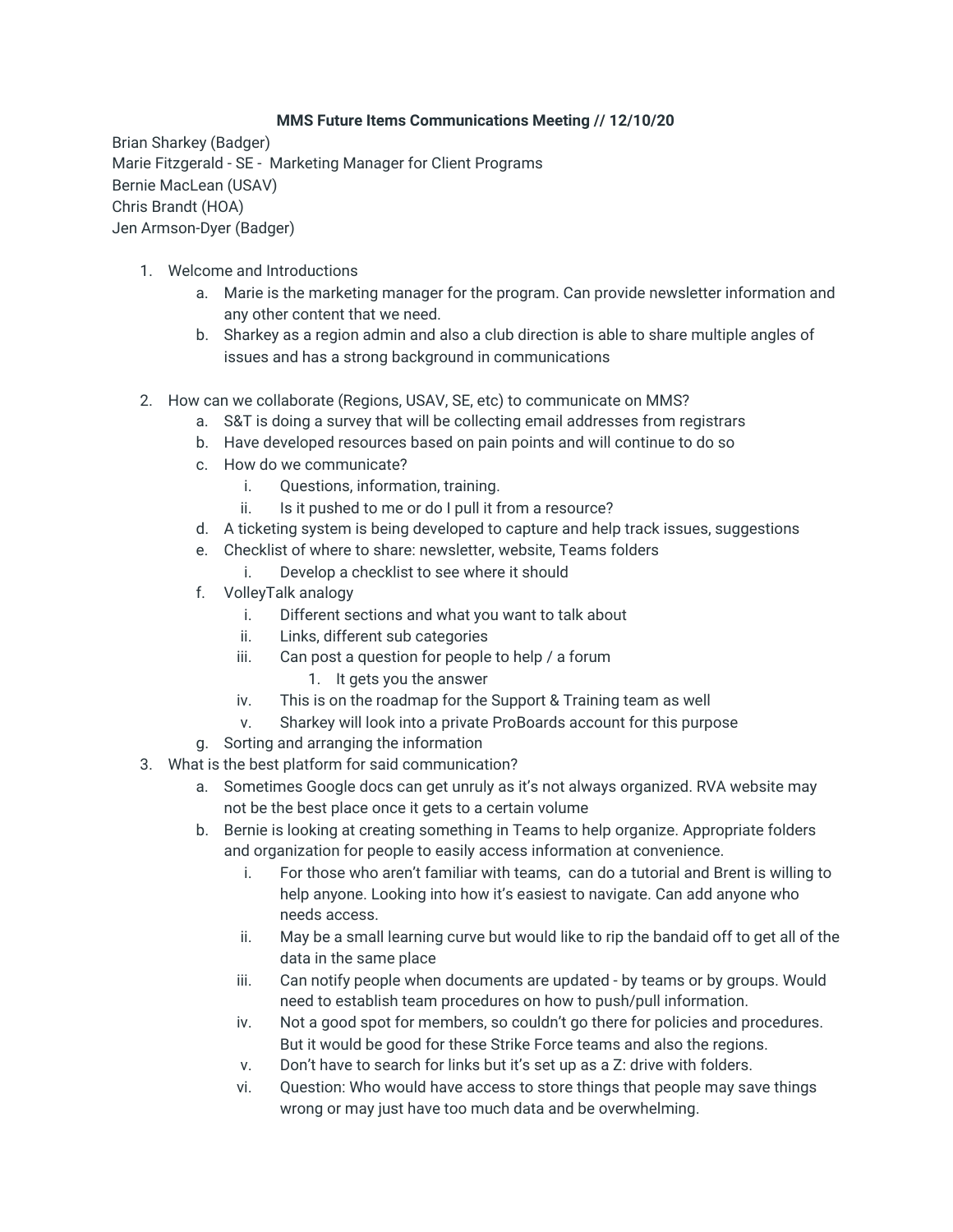- 1. Would need to do system cleanup and get rid of old documents.
- 2. Would have to establish procedures to keep it clean
- 3. Could break them out by the Strike Force teams
- 4. Bernie could put together a structure
- vii. Question: What access should people have?
	- 1. Only strike force teams, all regions. Bernie would like group feedback on that.
		- a. People accessing information isn't the problem, it's people uploading.
	- 2. Would imagine that SE staff would have access to these also
	- 3. Read only versus able to change
- viii. Accurate Information
	- 1. Set standards for uploading and removing old documents
	- 2. Naming conventions
- ix. Teams
	- 1. Bernie will email the group information for Teams and what it can and cannot do
- 4. How to best leverage SE resources?
	- a. Alerts from SE that pop up in the user account were very helpful and would like to see those more. Called AppQueues. Specific messaging.
		- i. Create a scheduling for recommendations to Elizabeth and her crew and they can get that set up
		- ii. Push notifications can also be used and see if we can use those more, especially for big changes. And should go to the region registrars.
		- iii. Can alert regions of new pop-ups via email to direct them there.
	- b. Discussion of emails and how many are too many. USAV clubs should be out of marketing emails but people wear many hats, and Marie will take that to the product team. Just so much going on in trying to figure out SE, and don't need to how to set up a store right now.
- 5. Review / update practices / policies
	- a. Nothing was jumping out yet.
- 6. Help docs for internal use
	- a. Would be great to find a way to provide SE a realistic preview or share a screen so SE can see a real world example(s) from a club admin, registrar perspective as well as a Region admin perspective. Doing so potentially helps SE develop even better products.
	- b. People are not sure when to go to the Club, Region, SE, or USAV. (Choose your own adventure)

## Additional Information / Comments

Biggest challenge seems to be organization and dissemination of information

## **Action items:**

- 1. Look at use of App Cues to alert Regions, Club Directors, Parents, etc. about changes, tips, etc.
- 2. Look at ProBroards option to create a forum for Regions to solve the problems at hand (kind of like VolleyTalk)
- 3. Bernie will share info on Teams to maybe help with some of these issues